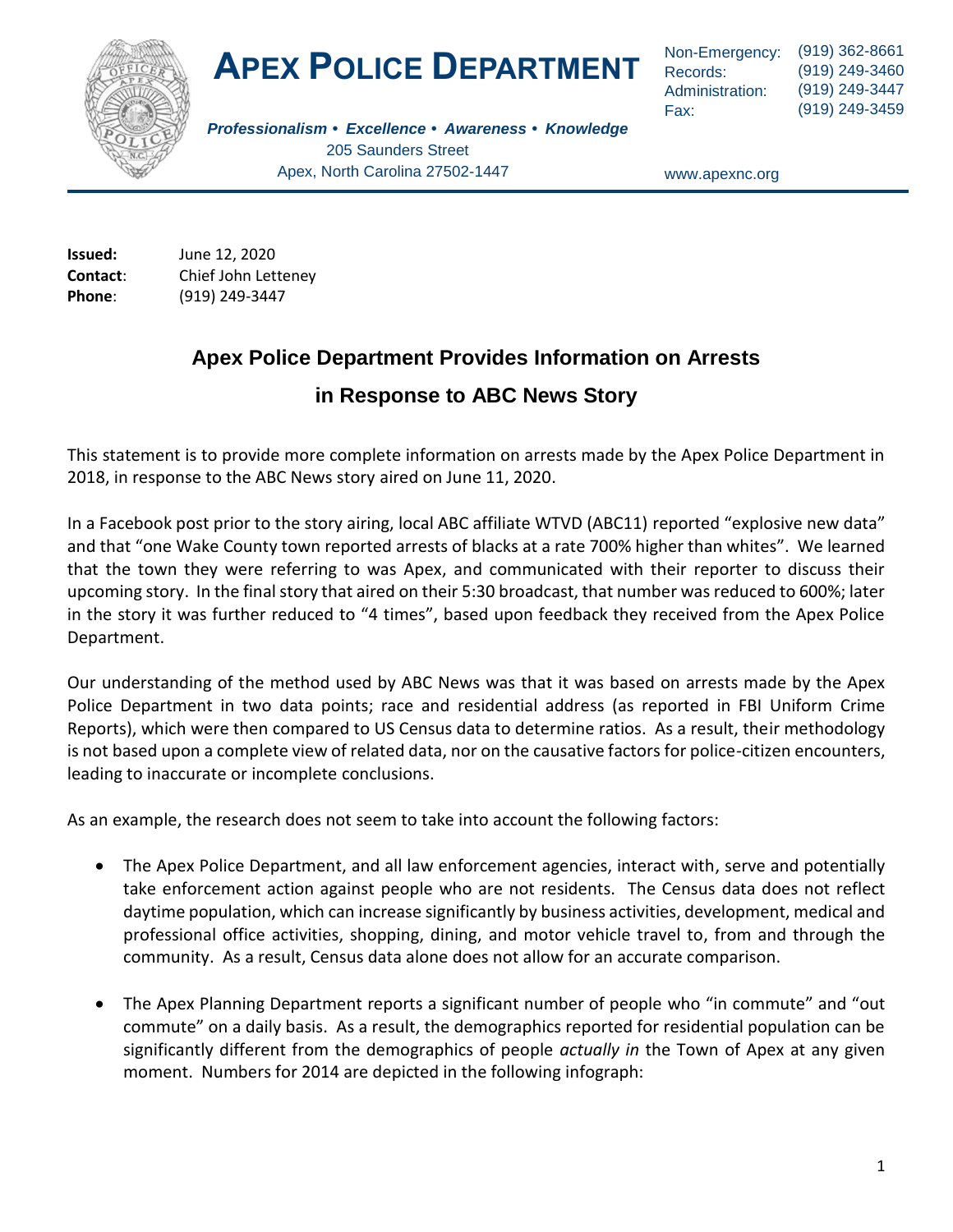#### **Commuting Patterns**

As of 2014, more than 13,909 people traveled into the Apex Planning for employment. However, over 21,000 of the Planning Area's employed population commuted out. The Planning Area has an estimated 1,774 people that live and work there, making up only 8.4% of the total employed population.



Of the 21,042 employed residents that commute outside of the Planning Area on a daily basis for jobs, more than 60% are traveling to Wake County (Graph 12). Durham County, where RTP is located, attracts another 17.6% of the commuters. Combined, these two counties attract 78.2% of the total commuters. The remaining 21.8% travel to other counties in and outside of the Raleigh-Durham-CSA.

o Those numbers increased in subsequent years as follows:

|                      | 2017   | 2019   |
|----------------------|--------|--------|
| In Commuting         | 13,785 | 13,965 |
| <b>Out Commuting</b> | 21,572 | 22,678 |
| Live/Work            | 1,698  | 2.037  |

- Census data is reported by "Census Block" as well as by United States Postal Service Zip Code, not by municipal jurisdiction, and includes areas outside the corporate limits of the Town of Apex.
	- $\circ$  Census Blocks that include the Town of Apex also include, at a minimum, unincorporated areas of Wake County.
	- o The United States Postal Service does not align their zip code system to actual city limits. As a result, the standard Apex zip codes also include addresses that are not in the city limits of Apex, and for which the Apex Police Department does not have jurisdiction or provide law enforcement services.
	- o Apex zip codes include areas of the municipalities of Holly Springs and Cary, as well as unincorporated areas of Wake County, unincorporated areas of Chatham County, and others.
	- o Zip codes of other municipalities may also include addresses in the city limits of Apex.
- The Apex Police Department, and most municipal law enforcement agencies, are largely *responsive* to calls for service seeking assistance. Where officers engage in self-initiated activity, such as a traffic stop, the race, gender or other demographic of the citizen is often unknown to the officer until he/she approaches the vehicle. The reason for police-citizen encounters is predominantly due to the actions of the citizen, not the police officer.
	- $\circ$  Victims of crime call the police, and have input into the outcome of their case. If probable cause exists for an arrest, the victim generally can choose for the police to make an arrest, or they can decline prosecution. This removes the police officer from the decision making process.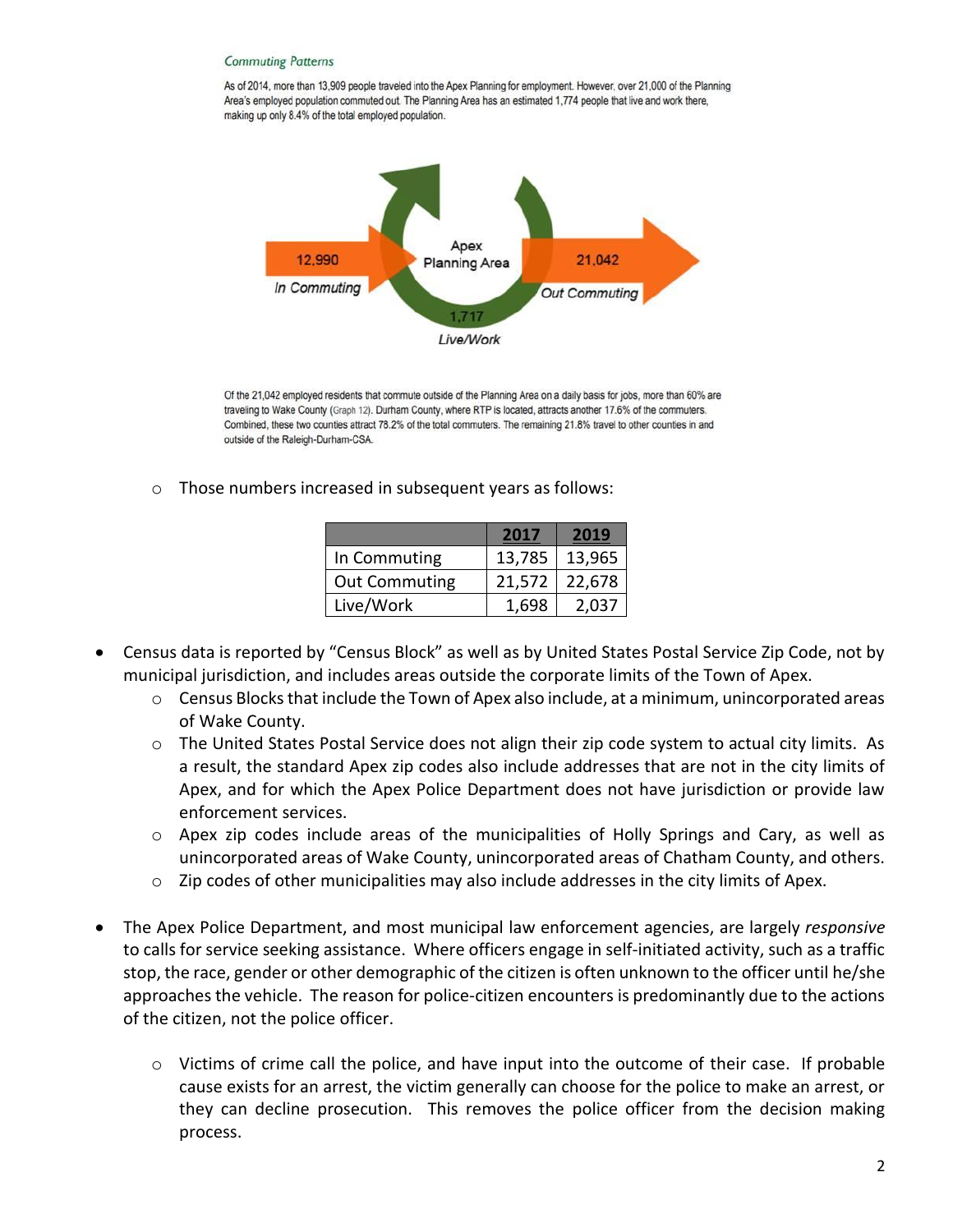- $\circ$  In some cases, such as those related to domestic violence or violations of a Domestic Violence Protective Order, North Carolina General Statutes *require* an arrest. This removes the police officer from the decision making process.
- The Apex Police Department, and all law enforcement agencies, are commanded by Judicial Order to serve warrants for arrest issued by the court system. Warrants are issued by a judicial official (Magistrate or Judge) based upon probable cause. Officers often serve warrants on residents of a particular community when the actual crime occurred in another jurisdiction, which may be in another municipality, county, or even another state. The only nexus to Apex may be the last known, residential address. This removes the police officer from the decision making process.
- Arrest data from law enforcement agencies is reported to the State of North Carolina, and from there to the Federal Bureau of Investigation (FBI), in compliance with and following the guidelines of the Uniform Crime Reporting System (UCR). This system, initiated in 1930, is widely viewed by the federal government and other criminal justice system entities as providing an incomplete view of crime in the United States. As a result, the FBI developed the National Incident-Based Reporting System (NIBRS) and is transitioning all agencies to reporting in this format. Data from the two systems are difficult to compare.

#### **Calls For Service – Arrest Data**

The Apex Police Department handled 47,900 Calls for Service in 2018, and made 593 arrests. Following the focus of the news story, this Table compares arrests of African Americans to arrests of people of other demographics:

| <b>2018 Arrests</b> | <b>Total Arrests</b> | <b>Apex Residents</b> | <b>Apex Population (as of July 1)</b> |
|---------------------|----------------------|-----------------------|---------------------------------------|
| African American    | 203                  | 80                    | 3,824 (7.1%)                          |
| Other               | 390                  | 232                   | 50,038 (92.9%)                        |
| <b>TOTAL</b>        | 593                  | 312                   | 53,862 (100%)                         |

\*5 Warrant Arrests are not identified by race

\*Approximately 50% of the Warrant Arrests were based on warrants forwarded to the Apex Police Department from another agency, indicating the crime was committed in another jurisdiction

\*23 Non-Warrant Arrests are not identified by race

\*All data contained in this report are based on RMS records and is current and correct as of the time of publication.

Arrests of Apex residents based upon a call for service generally limit officer discretion for the reasons noted above. The 2018 arrest data includes the following Call For Service and Warrant based arrests:

| Type                                                                                                                           | <b>African American</b> | <b>Other</b> |  |  |
|--------------------------------------------------------------------------------------------------------------------------------|-------------------------|--------------|--|--|
| Domestic Violence (Assault, Kidnapping, Other)                                                                                 | 12                      | 29           |  |  |
| Assault/Affray (Non Domestic Violence)                                                                                         |                         |              |  |  |
| Larceny/Shoplifting/Burglary, etc.                                                                                             |                         | 12           |  |  |
| Driving While Impaired - Wreck                                                                                                 |                         | 15           |  |  |
| Drug Offense                                                                                                                   |                         | 21           |  |  |
| <b>Warrant Arrests</b>                                                                                                         | 31                      | 79           |  |  |
| Other                                                                                                                          |                         | 58           |  |  |
| * NOTE: Some of the arrests relate to multiple incidents involving the same person, indicating a pattern of criminal behavior. |                         |              |  |  |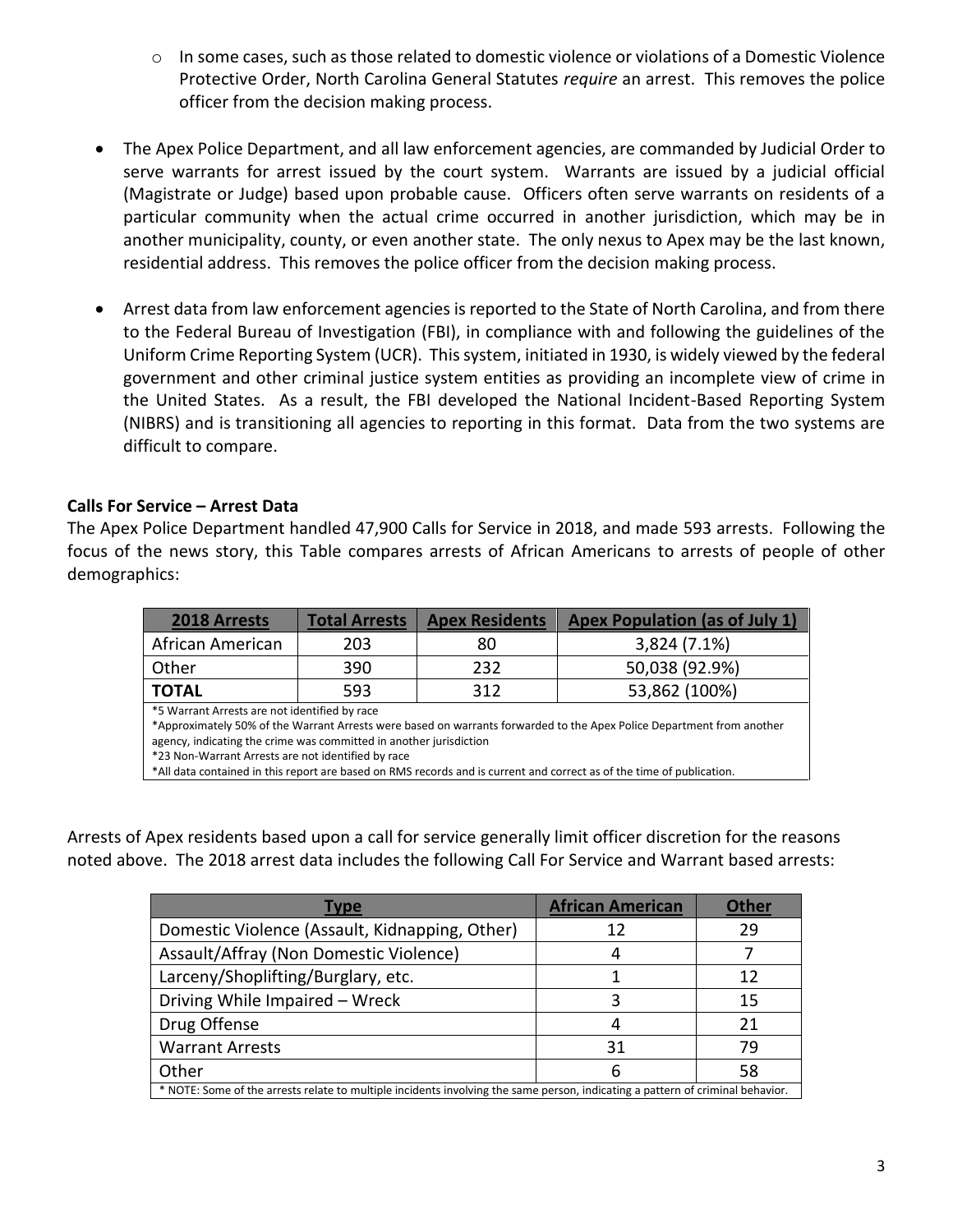The Apex Police Department has historically investigated a high volume of cases related to domestic violence. As a result, and in keeping with our focus on serving victims, we applied for, and were awarded, a grant by the North Carolina Governor's Crime Commission to hire a full-time, civilian Victim Advocate specifically to work with and serve victims. This victim-centered approach has resulted in more victims coming forward to report and prosecute cases.

#### **Employee Demographics**

A common question related to service delivery and enforcement actions relates to employee demographics. The Apex Police Department strives to recruit, select and hire the most qualified employees, with a goal to be at least as diverse as our community, as evidenced by the following Table:

| <b>Apex Police- Employee Demographics</b>                             |                 |       |                    |       |  |  |
|-----------------------------------------------------------------------|-----------------|-------|--------------------|-------|--|--|
|                                                                       | Sworn           |       |                    |       |  |  |
|                                                                       | <b>Officers</b> |       | <b>Total Staff</b> |       |  |  |
| Caucasian                                                             | 78              | 84.8% | 101                | 83.5% |  |  |
| African American                                                      | 6               | 6.5%  | 9                  | 7.4%  |  |  |
| Other                                                                 | 8               | 8.7%  | 11                 | 9.1%  |  |  |
| <b>Total</b>                                                          | 92              | 100%  | 121                | 100%  |  |  |
| <b>Hispanic Ethnicity</b>                                             | 5               | 5.4%  | 5                  | 4.1%  |  |  |
| Staffing as of June 2020<br><b>Includes Limited-Service Employees</b> |                 |       |                    |       |  |  |

#### **Summary**

The Apex Police Department is open to media inquiries to help us identify concerns and ensure we are carrying out our duties in a bias-free, constitutional manner, which is in line with our Mission Statement:

> *"Through our every action, we enhance the quality of life by providing exceptional public service while respecting the rights and dignity of all people."*

We take our Oath and our duty seriously, and actively seek input from our community. We investigate allegations of misconduct, including allegations of bias-based policing, and address the findings in accordance with the Town of Apex Personnel Manual. In 2018 we received 12 complaints from the public; no complaints were received from any person arrested or charged alleging bias on the part of Apex Police Officers.

We are committed to transparency and working with our community to answer questions and address concerns, as we seek to continuously improve our ability to serve. In addition to general information about the department, the following documents are available for review on our website at: [https://www.apexnc.org/261/Police-Department.](https://www.apexnc.org/261/Police-Department)

- 2019 Annual Report
- 2019 Community Satisfaction Survey
- Response to the 21<sup>st</sup> Century Policing Task Force Report An Assessment of the Apex Police Department
- Reiteration of Policy Related to Campaign Zero Research
- The process for filing a complaint, as well as for commending an officer or employee